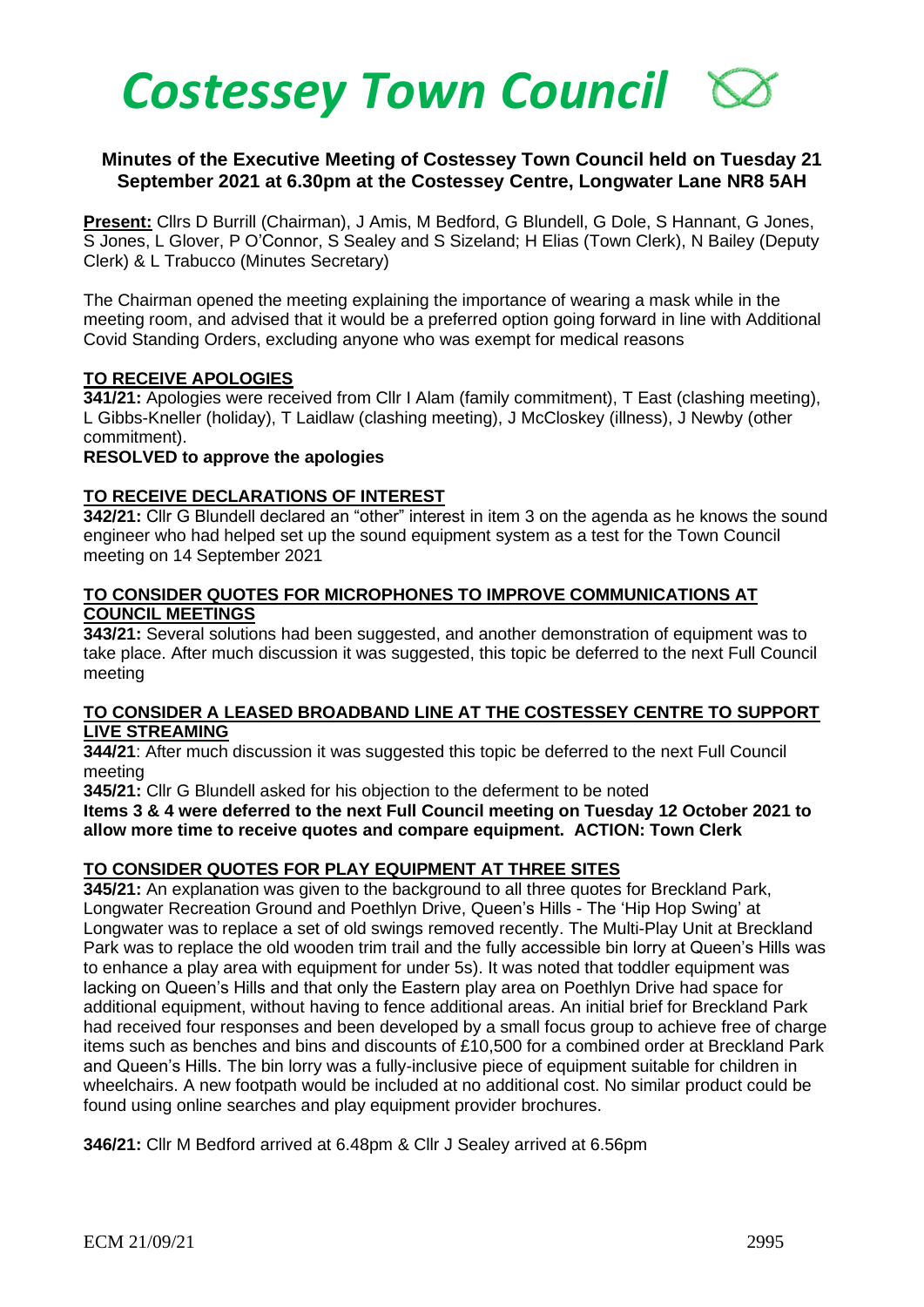**347/21:** Financial Regulations allow for a single quote to be accepted in the case of specific designs, which in this was recommended by the focus group. The contractor had recently installed equipment satisfactorily and their sub-contractor for wetpour was preferred.

It was noted that the Poethlyn Drive play area was still owned and managed by SNC until legal handover to CTC. A simple agreement drawn up by the Council's legal advisor would be required before installation at Queen's Hills. South Norfolk Council were supportive of the proposal.

**RESOLVED to utilise the provisions under Financial Regulation no 11.1 relating to contracts with regard to a single quote, due to the equipment being the only fully accessible piece available, and to instruct Proludic to install equipment at Breckland Park and Poethlyn Drive, subject to the legal agreement with South Norfolk Council for the equipment on Poethlyn Drive.**

## **RESOLVED to purchase the hip-hop swing for Longwater Grounds**

## **TO CONSIDER A BUDGET FOR THE FETE TO BE HELD ON FRIDAY 3RD & SATURDAY 4TH JUNE 2022**

**348/21:** *Min: 325/21:* This had not been on the previous meeting's agenda and Cllr G Blundell provided quotes to explain the reason for requesting such an increase in the budget for the Fete 2022.

**RESOLVED that the fete budget difference remain at £3,000 and that an extra £2,500 be added to cover the Spitfire and Hurricane exhibits. ACTION: Town Clerk**

## **TO RECEIVE INFORMATION ON SPONSORSHIP FOR CHRISTMAS TREES AT THREE SITES**

**349/21:** A brief background explanation was given, and an option was shown prior to the meeting to consider having a pre-lit artificial tree of 6 metres that could be put together in 5 parts, instead of a ordering a real tree. It was more environmentally friendly and could be re-used for years to come. The electrical work was one-off and one of the sponsors TT Jones Ltd would include labour costs and has access to a cherry picker. A comment was made to propose the tree option for the Costessey Centre and Queen's Hill Community Centre. Breckland Hall required consent from Norfolk County Council to attach an electrical cable to the library. Other options to add lights to the outside of Breckland Hall would not require NCC consent and can be explored if necessary. Switch on events can be arranged. **ACTION: Deputy Clerk**

**RESOLVED to accept the sponsorship terms, and purchase two pre-lit 6m artificial trees at £400 each which would be sponsored by TT Jones Ltd and Russen and Hill.**

**350/21: The date of the next Full Council meeting** was confirmed as Tuesday 12 October 2021 at 7pm in person

**351/21: RESOLVED TO EXCLUDE THE PRESS AND PUBLIC FROM THE MEETING UNDER THE PUBLIC BODIES (ADMISSIONS TO MEETINGS) ACT 1960 on the grounds that it was not in the public interest to disclose discussion on the items below due to the discussions relating to legal issues.** 

No member of the public was present

## **\*THE FOLLOWING ITEMS WERE HEARD IN CONFIDENCE / BELOW THE LINE**

## **\*TO RECEIVE A PROGRESS REPORT ON LODGE FARM RECREATIONAL AREAS**

**352/21:** Background notes with map were provided ahead of the meeting and a brief explanation was given. Taylor Wimpey was keen to give CTC the option to take on land south of Long Lane with a Commuted Sum. This would mean the CTC would own and manage not just the community facility and associated car park, but the open spaces, football pitches and allotments. Comments were made to help improve the area and ideas were taken into consideration. After discussion a proposal was made to continue with the negotiation on behalf of the local community of Lodge Farm. Residents of The Hampdens would not have to pay service charges to Greenbelt for areas owned and managed by CTC.